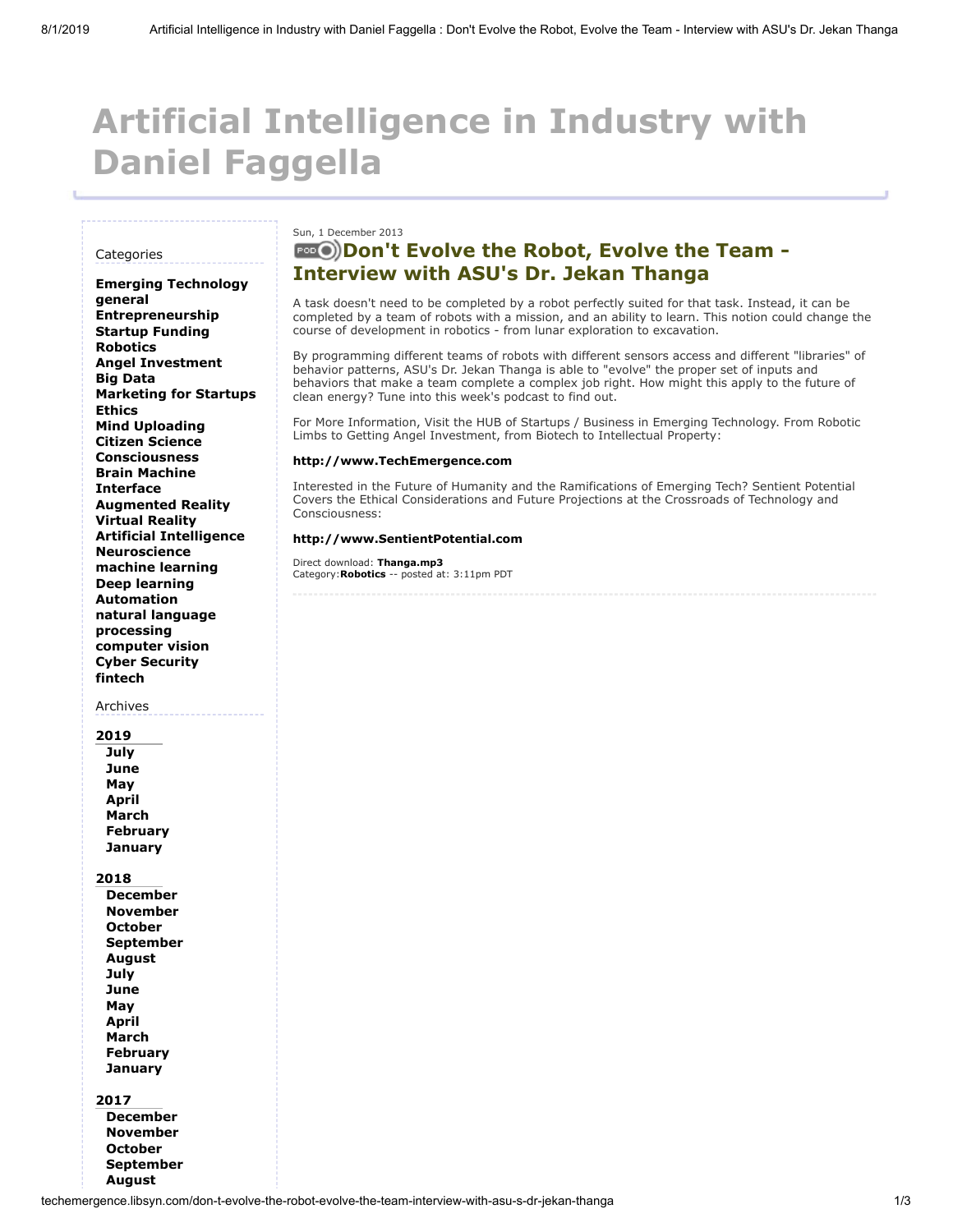| July<br>June<br>May<br>April<br>March<br><b>February</b><br><b>January</b><br>2016                                                                                                             |                          |
|------------------------------------------------------------------------------------------------------------------------------------------------------------------------------------------------|--------------------------|
| <b>December</b><br>November<br><b>October</b><br><b>September</b><br><b>August</b><br>July<br>June<br>May<br>April<br>March<br><b>February</b><br>January                                      |                          |
| 2015<br><b>December</b><br><b>November</b><br><b>October</b><br><b>September</b><br><b>August</b><br>July<br>June<br>May<br>April<br>March<br><b>February</b><br><b>January</b>                |                          |
| 2014<br>December<br>November<br><b>October</b><br><b>September</b><br><b>August</b><br>July<br>June<br>May<br><b>April</b><br>March<br><b>February</b><br>January                              |                          |
| 2013<br><b>December</b><br>November<br><b>October</b><br>September<br><b>August</b><br>July                                                                                                    |                          |
| July 2019<br>M T W T<br>F<br>S.<br>1<br>2<br>3<br>$\overline{4}$<br>5<br>10 11<br>$\overline{7}$<br>9<br>8<br>12<br>14 15 16<br>17<br>19<br>18<br>21<br>22<br>23<br>24 25<br>26<br>28 29 30 31 | S<br>6<br>13<br>20<br>27 |